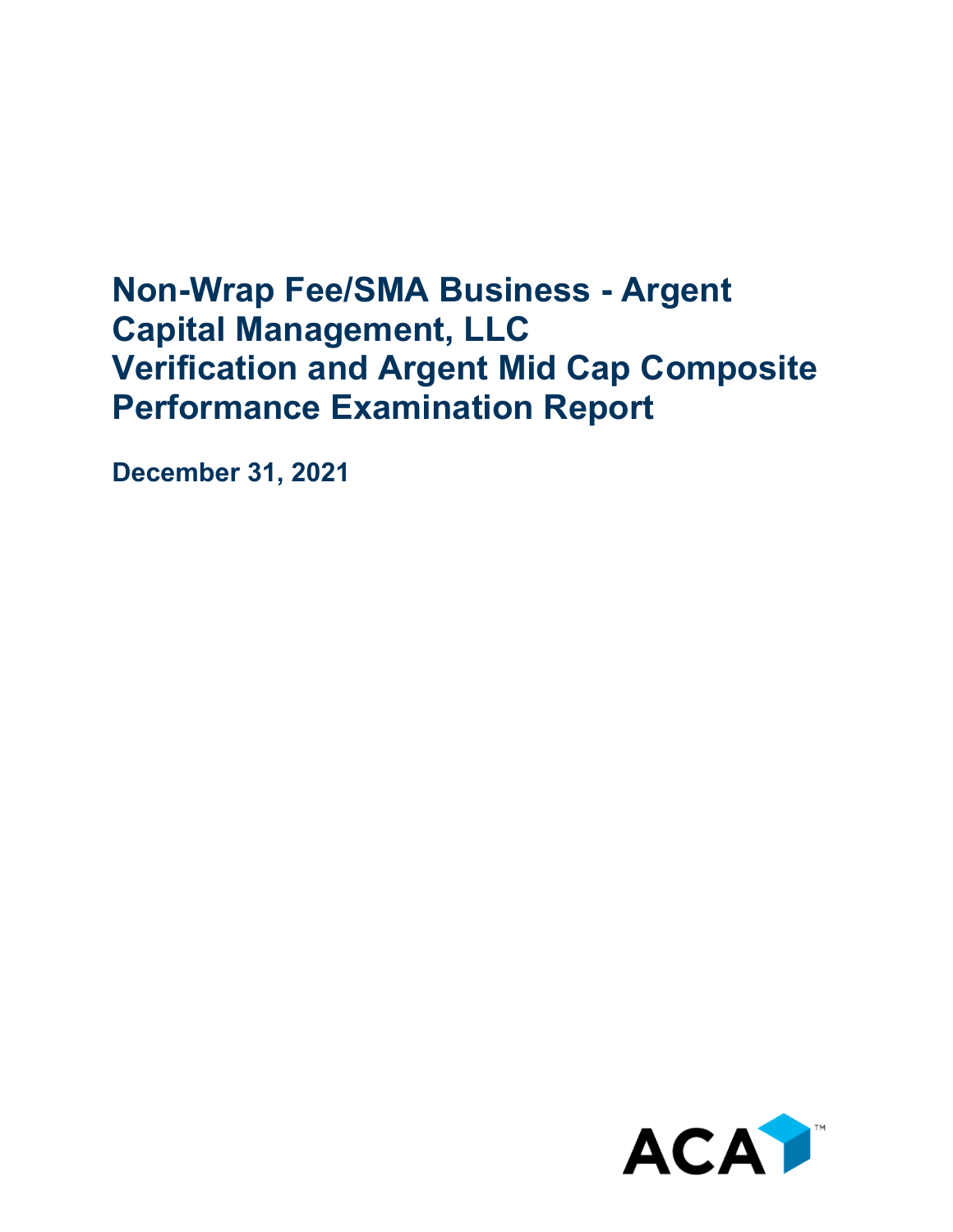

## **Verification and Performance Examination Report**

Chief Compliance Officer Argent Capital Management, LLC

We have verified whether Non-Wrap Fee/SMA Business - Argent Capital Management, LLC (the "Firm") has, for the periods from April 1, 2017 through December 31, 2021, established policies and procedures for complying with the Global Investment Performance Standards (GIPS®) related to composite and pooled fund maintenance and the calculation, presentation, and distribution of performance that are designed in compliance with the GIPS standards, as well as whether these policies and procedures have been implemented on a firm-wide basis. GIPS<sup>®</sup> is a registered trademark of CFA Institute. CFA Institute does not endorse or promote this organization, nor does it warrant the accuracy or quality of the content contained herein. We have also examined the Firm's Argent Mid Cap Composite for the periods from March 31, 2014 through December 31, 2021.

The Firm's management is responsible for its claim of compliance with the GIPS standards, the design and implementation of its policies and procedures, and for the accompanying Argent Mid Cap Composite's GIPS composite report. Our responsibilities are to be independent from the Firm and to express an opinion based on our verification and performance examination. We conducted this verification and performance examination in accordance with the required verification and performance examination procedures of the GIPS standards, which includes testing performed on a sample basis. We also conducted such other procedures as we considered necessary in the circumstances.

In our opinion, for the periods from April 1, 2017 through December 31, 2021, the Firm's policies and procedures for complying with the GIPS standards related to composite and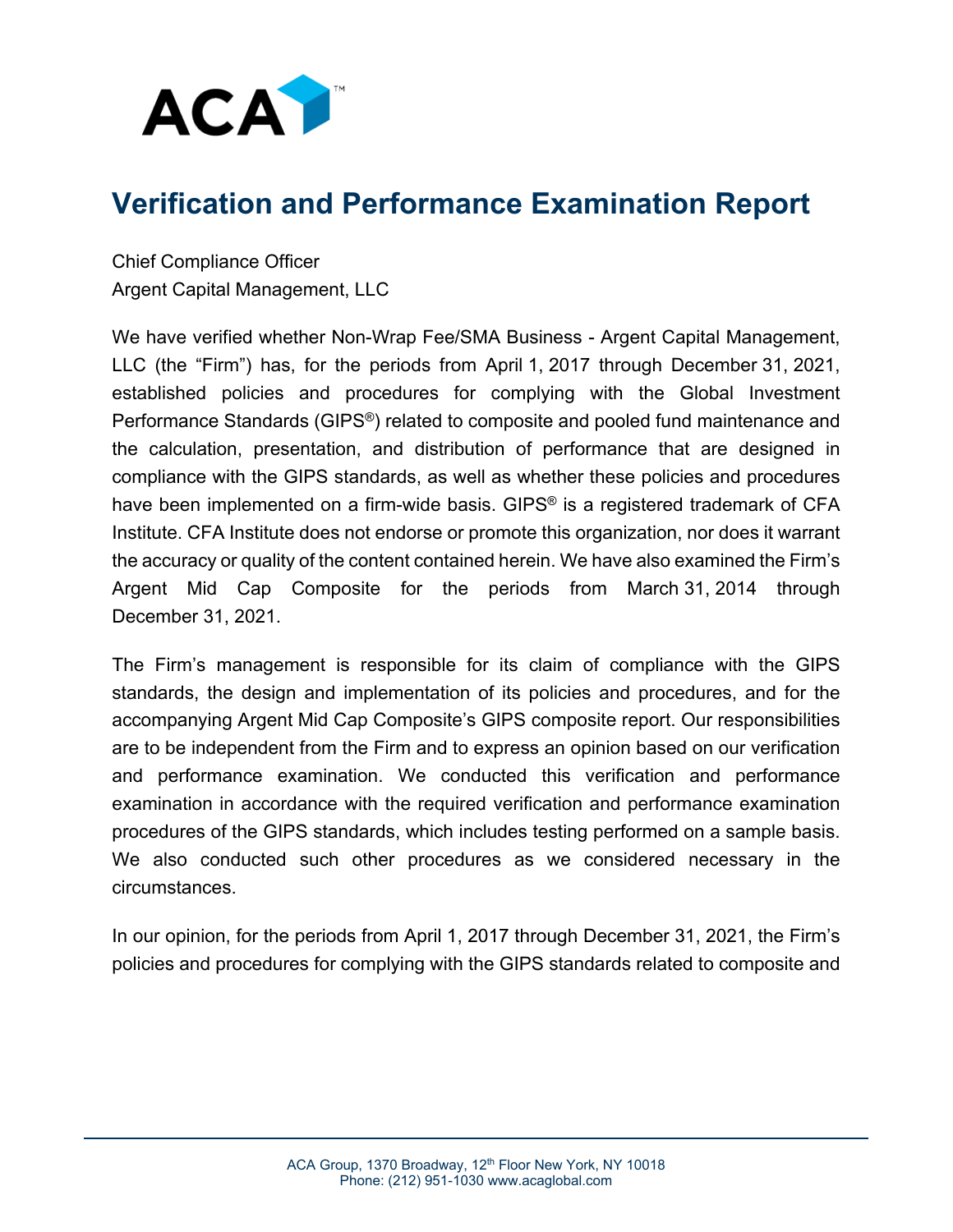

pooled fund maintenance, as well as the calculation, presentation, and distribution of performance, have been, in all material respects:

- Designed in compliance with the GIPS standards, and
- Implemented on a firm-wide basis.

A verification covering the periods from January 1, 2003 through March 31, 2017 was performed by another verification firm, whose report expressed an unqualified opinion thereon.

Also, in our opinion, the Firm has, in all material respects:

- Constructed the Argent Mid Cap Composite and calculated the Argent Mid Cap Composite's performance for the periods from March 31, 2014 through December 31, 2021 in compliance with the GIPS standards; and
- Prepared and presented the accompanying Argent Mid Cap Composite's GIPS composite report for the periods from March 31, 2014 through December 31, 2021 in compliance with the GIPS standards.

This report does not relate to or provide assurance on any specific performance report of the Firm other than the Firm's accompanying Argent Mid Cap Composite's GIPS composite report, or on the operating effectiveness of the Firm's controls or policies and procedures for complying with the GIPS standards.

ACA Group

ACA Group, Performance Services Division

June 14, 2022